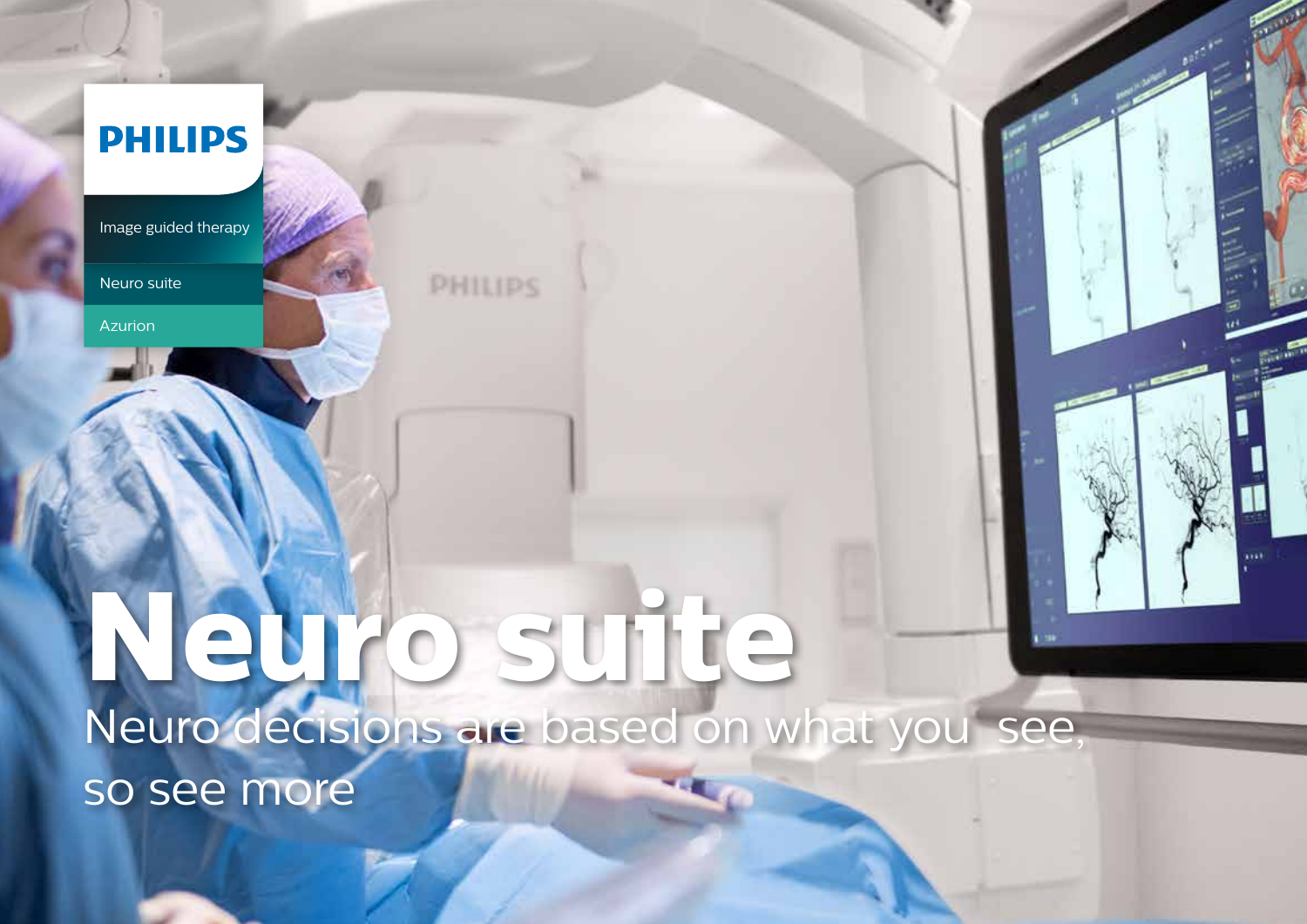# **Defining the future** of Image Guided Therapy

### **Innovative solutions across the health continuum**

At Philips, we're here to support you in providing optimal care to your patients. Across the health continuum, we cover the full range of consumer and patient needs, from living healthily, to being diagnosed and treated for an illness, to recovery or chronic care at home. We look across the health continuum because when it comes to health, it's the only way you can see.

The areas of diagnosis and treatment are the focus of Philips Image Guided Therapy. They account for 70% of all healthcare costs, and this landscape is rapidly evolving. The expansion of interventional procedures and the development of new technologies continue to open up new possibilities and applications. This in turn opens the way for more targeted diagnosis and new, more complex treatment options.

### **Clinical demands are getting more specific. So are we.**

During an interventional procedure you are focused on making the best decisions you can for each patient. Each patient and each disease has very specific challenges, complexities, and needs. As the number of procedures and patients goes up, you can see the need for better forms of image guidance and interventional devices for effective treatment and decision making. At the same time, optimized workflows are key to improving efficiency. That's why we created clinical suites; a flexible

portfolio of integrated technologies, devices and services for a broad range of interventional procedures.

Each of our clinical suites offers specific image guided therapy solutions to provide more choice and flexibility for exceptional care. So you can be confident in your performance and in the fact your patients are receiving exceptional care. Together we aim to create the future of image guided therapy.





**Coronary suite**  Transforming complex PCI procedures into confident care

**EP suite** Seamless

integration drives EP excellence **SHD suite**  From planning to live guidance for SHD procedures

**Vascular suite**  Redefine the outcome for vascular treatment

**Neuro suite**  Neuro decisions are based on what you see, so see more

**Onco suite**  Critical insights for superior care in Interventional Oncology

**Spine suite**  Perform spine surgery with confidence and precision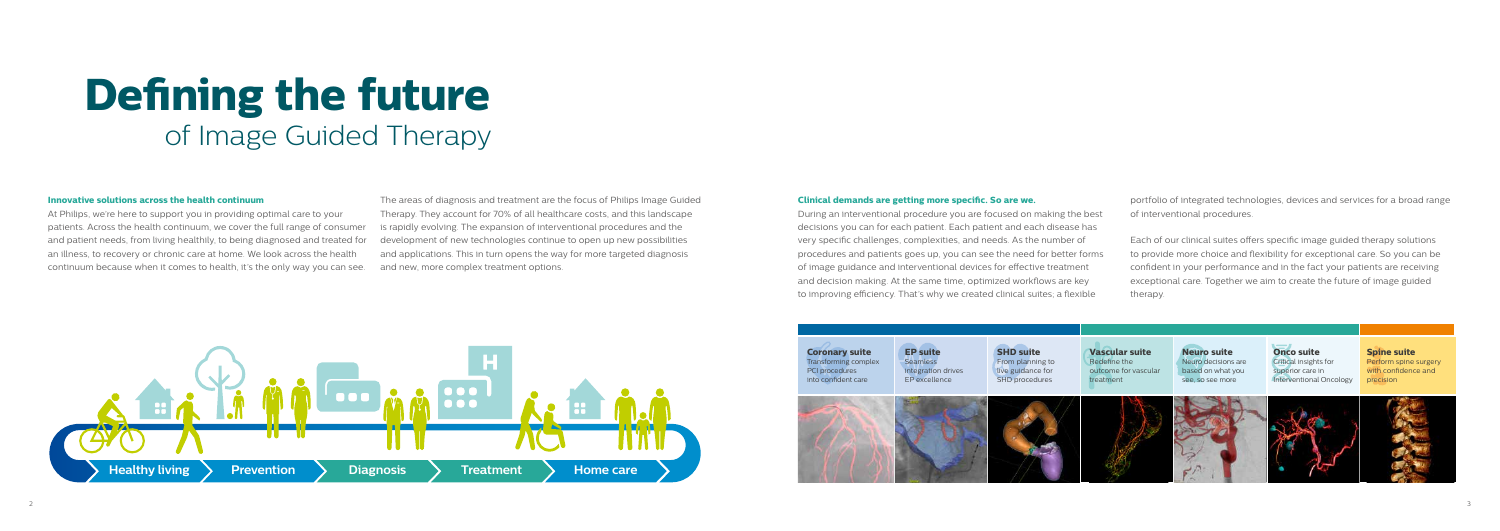# **Neuro suite** Neuro decisions are based on what you see, so see more

Time is a critical aspect of clinical outcome in acute ischemic stroke treatment. To reduce the door-to-reperfusion time for these patients, we see the need for rapid triage and CT-like imaging in the interventional suite. In elective neuro interventions, such as cerebral aneurysm treatment, new, more complex devices become available. For this, quality imaging in 2D and 3D is essential for accurate treatment planning, device navigation, and assessment of device placement. During complex AVM procedures, realtime guidance is invaluable for developing the correct treatment plan and mitigating risk during the procedure.

Enter our Neuro suite. Based upon the Azurion platform, it's superior imaging puts you in firm control whether you're treating an acute stroke patient, visualizing the smallest intracranial vessels, precisely placing a flow diverter, or working slowly through a complex AVM. You can work with the confidence that comes from using sophisticated imaging technologies and neuro options that are the result of intensive research with clinical leaders and industry pioneers in neuro interventions.



Our Neuro suite with Azurion can simplify your workflow can help shorten procedure time, and manage radiation dose, and that means everything when your patients' care.

### **Key benefits**

- Supports high-precision diagnosis and treatment of ischemic stroke in the same room
- Enhances neuro workflow and patient handling to promote efficiency and consistency
- Displays vessel anatomy and device apposition to the lumen in neverbefore-seen detail
- Elevates treatment confidence with dynamic live image guidance through complex vascular lesions

The field of neuro intervention is changing rapidly as more diseases are treated with less invasive techniques. New devices offer new treatments, but smaller and less radio opaque devices also present new challenges when it comes to placement and treatment assessment.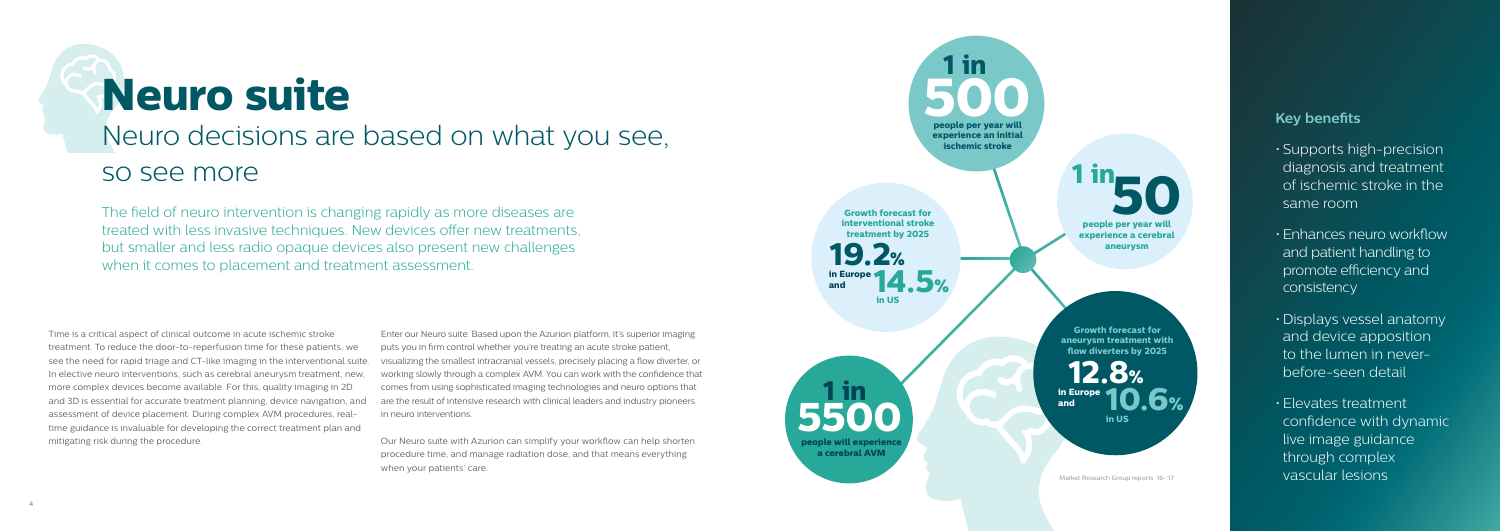The stroke landscape has changed dramatically in recent years based in part on the many studies that have shown the efficacy of thrombectomy in combination with ivtPA as a first line treatment for ischemic stroke. The number of comprehensive stroke centers is rising rapidly, driven by better clinical outcomes and the logistical benefits compared to primary stroke centers. We are also seeing a shift from time-based to image-based patient selection for ischemic stroke treatment. As diagnostic imaging in the interventional suite becomes more sophisticated, we see opportunities for imagebased patient selection to dramatically shorten stroke workflows.<sup>1</sup>

Our Neuro suite has been developed to address these trends. It provides workflow options, dedicated interventional neuro tools, and neuro accessories to support high levels of procedural efficiency and redefine outcomes for your stroke patients. The Azurion system support each step of your procedure – as you decide, guide, treat, and confirm treatment results.



## Be ready to take on new challenges in **ischemic stroke treatment**



**12% reduction in in-lab preparation time** supported by ProcedureCards<sup>2</sup>

### **Acute Ischemic Stroke**

### The need of rapid triage and intervention

"Delays in the workflow cause onset-to-reperfusion times of multiple hours. Long imaging-to-groin puncture times contribute significantly to the total 'delay".

> Azurion offers a number of workflow innovations designed to help oncall staff work efficiently and easily, while maintaining a single-minded focus on the patient during acute ischemic stroke interventions.

## **Workflow options that can help you optimize lab performance**

### **Neuro headrest**

Can be used to restrain restless patients under conscious sedation to help reduce motion artefacts during the procedure

### **Instant Parallel Working**

Allows team members to work on different tasks at the same time without interrupting each other to shorten procedure times for critical stroke patients.

### **FlexVision Pro**

Gives you instant access and full control of preoperative diagnostic scans, patient information, planning tools at table side.

### **ProcedureCards**

streamline and standardize system setup and reduce preparation errors in acute ischemic stroke procedures. Hospital specific stroke protocols and/ or checklists can be added

### **Touch screen module Pro**

Allows table side control of images and applications with tablet ease to save time and unnecessary walking in and out of the sterile area.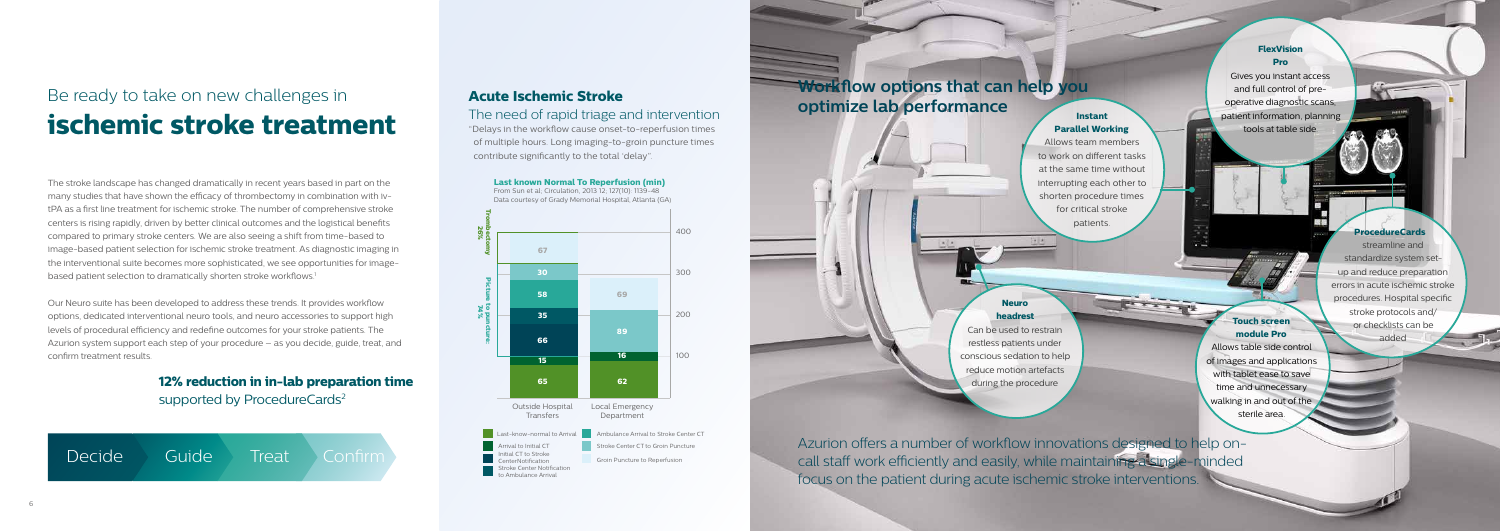# **Comprehensive diagnostic and treatment**

### support for ischemic stroke patients

### $\bullet$  Decide

. . . . . . . . . . . . .

### **Comprehensive stroke diagnosis based on three XperCT Dual (CT-like) scans**

- $\stackrel{\cdot}{\cdot}$  Non-contrast XperCT aids  $\stackrel{\cdot}{\cdot}$ detection of early ischemic changes
- Early phase XperCT helps to identify the proximal occlusion
- Late phase contrast enhanced XperCT aids detection of collaterals



### **VasoCT to check location and length of a clot**

VasoCT allows visualization beyond the clot with peri-procedural imaging of the distal vessel aspects in ischemic stroke. By retrograde filling, vessel structures before and after the clot become visible. The VasoCT 3D roadmap can be used to visualize clot retrieval devices.

**Maintain sharp images using 2D DSA with ClarityIQ technology**  Automatic Motion Compensation during real-time DSA maintains sharp images of the vessel to support confident decision making throughout stroke procedures.



**Gain anatomical references with 3D-RA and 3D Roadmap** The 3D Roadmap provides anatomical references to support precise navigation of guidewire, catheter, and device to the clot.



**Confirm treatment success with DSA run-off** High quality DSA visualizations allow you to assess if you have retrieved the complete clot and if pieces of clot have been dispersed distally in the brain. You can evaluate the restoration of blood flow to the penumbra and check for peri-procedure bleedings.

#### **Enhance visualization of vasculature with Roadmap Pro**

This advanced double contrast roadmap helps enhance visualization of overlapping vessels while balancing radiation exposure to make informed decisions about whether the clot can be reached and which route to use.

**Peri-procedure check of bleedings with XperCT Dual** Use CT-like images in the nterventional suite to check treatment success and bleedings.



Identify if the patient has an ischemic or hemorrhagic stroke, locate the affected area and assess the state of the penumbra and amount of salvageable tissue.



### **Guide and Treat**

When navigating and treating stroke pathology, clinicians need to be able to visualize the exact location of the clot and assess if and how the clot can be reached.

# Decide **Entry and Treat <b>Confirm** Confirm



### **Confirm**

After stroke treatment, there is a need to confirm if all clot material has been removed and to check for bleedings while the patient is still in the interventional lab.



#### **XperCT Dual View to see collateral filling** Viewing early and late phase XperCT Dual volumes side by side enhances identification of penumbra and enables visualization of collateral filling

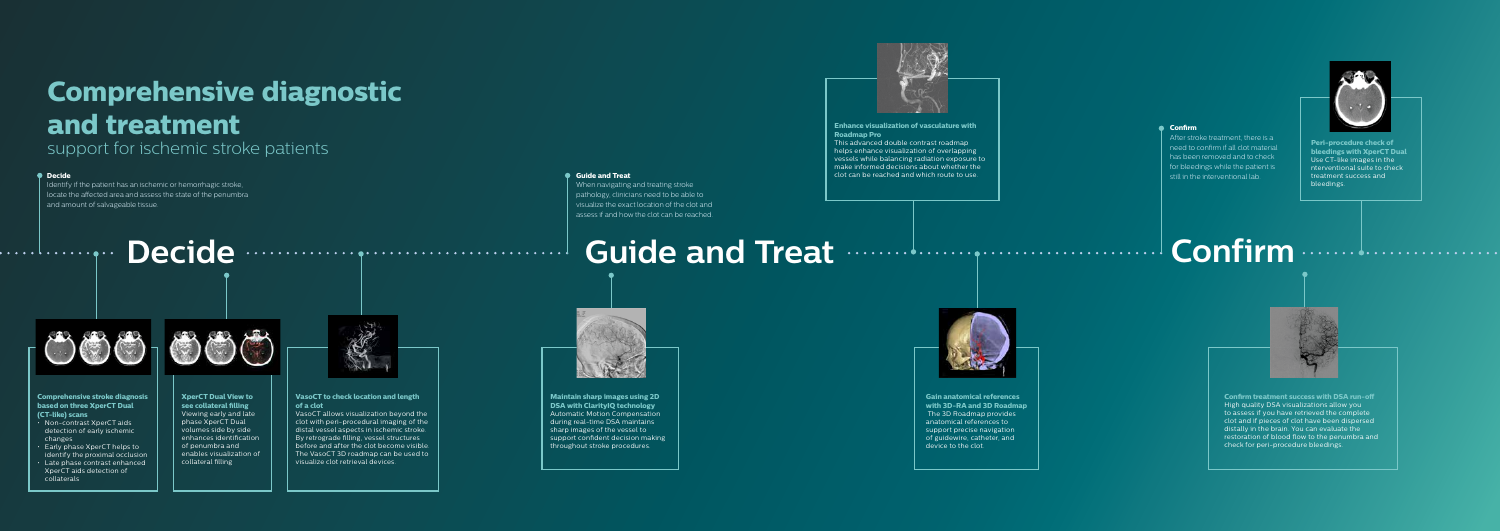

Flow diverter (FD) stenting has become an established technique for treating cerebral aneurysms. New techniques and devices inspired by the flow diversion principle are being used more often, and new coil technologies are increasingly taking ground over traditional coiling. For bifurcation aneurysms, intrasaccular embolization devices are becoming mainstream. Visualizing these new, less opaque devices present new challenges during treatment planning and device placement. In this dynamic area, superb 2D and 3D imaging is crucial to guide treatment decisions and device placement, while managing radiation dose efficiently.

## **Innovative neuro interventional workflow**

Neuro suite provides workflow options, dedicated neuro interventional tools, and neuro accessories to improve procedural accuracy and reduce radiation exposure for staff and patients during aneurysm interventions. They support each step of your procedure – as you decide, guide, treat, and confirm treatment results.

Decide Guide Treat Confirm

## See clearly and navigate effectively when **treating cerebral aneurysms**

Our Neuro suite with Azurion offers a number of workflow innovations designed to simplify your workflow, shorten procedure time, and manage radiation dose during aneurysm interventions:

### **Clarity IQ**

ClarityIQ technology provides high quality imaging for a comprehensive range of clinical procedures, achieving excellent visibility at low X-ray dose levels for patients of all sizes. ClarityIQ automatic motion compensation removes skull and motion artifacts which is key when placing small devices at the base of the skull.

**ProcedureCards** Streamline and

standardize system setup and reduce preparation errors. Select the Aneurysm ProcedureCard and the system is set-up the way you want. Hospital specific aneurysm protocols and/ or checklists can be added to ProcedureCards and displayed on monitors to support consistent workflow.



FlexVision Pro gives you full control of all connected applications and interventional tools at tableside to save time and unnecessary walking in and out of the sterile area.



### **Touch screen module Pro**

Easily review large data sets from table side with the tablet ease of the Touch een Module Pro. Collimate on clinical images with a fingertip and pinch, zoom, pan and flag images for processing.

**Zero Dose Positioning**  Helps you manage dose by positioning the system or table on Last Image Hold so you can prepare your next run without using fluoroscopy.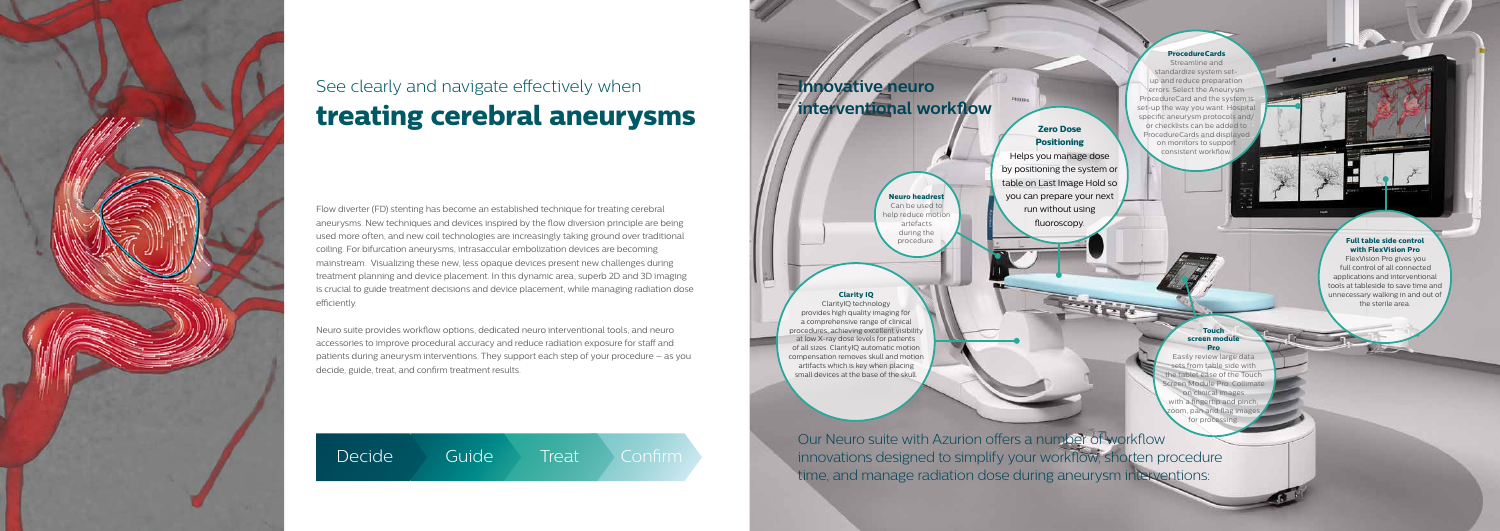# **Clinical solutions**

that support efficient decision making and treatment of cerebral aneurysms

### **3D visualization of tortuous pathologies with 3D-RA**

3D-RA provides a volumetric view in a few seconds to assist with assessment of location, size, neck, and severity of aneurysm for treatment planning. 3D-RA provides high spacial resolution volumes and automatically compensates for patient movement.



**Visualize lesion boundaries and corresponding vascularization with MR-CT Roadmap**

**Post-treatment flow calculations with AneurysmFlow** Evaluate changes in blood flow in the aneurysm pre and post, by calculating the change in Mean Aneurysm Flow Amplitude (MAFA ratio) before and after flow diverter placement



Overlay a previously acquired CT angio or MR angio scan with live fluoroscopy to visualize lesion boundaries and corresponding vascularization for risk assessment. Re-using pre-acquired data helps you manage X-ray dose and contrast medium.

**Visualize blood flow patterns with Aneurysm Flow** Visualize and quantify blood flow patterns in the parent vessel and aneurysm sac to obtain key information that can assist deployment of flow diverters and other embolization devices.



**Enhance visualization of cerebral vasculature with Roadmap Pro** This advanced roadmap helps enhance visualization of overlapping vessels while balancing radiation exposure. It can be customized to see advancement during coil placement.



**Enhance imaging of vessels and devices in the brain with VasoCT IA** 

VasoCT IA is an acquisition technique that combines a high resolution XperCT with a contrast injection to enhance visualization of endovascular stents, flow diverters, and other devices and of vessel morphology down to the perforator level. It is increasingly used for follow-up of aneurysms treated with flowdiverter stents to check device positioning.

**Support precise guidance of devices with MR-CT Roadmap** Visualize lesion boundaries and corresponding vascularization to enhance accurate navigation through challenging pathologies, while managing unnecessary contrast and X-ray dose.

**Peri-procedure check of bleedings with XperCT Dual**  Use CT-like images in the interventional suite to check treatment success and identify bleedings.

. **. . . . . . . . . . . . . .** 



**Dynamic 3D image guidance through neurovascular structures** 3D Roadmap enhances visualization of overlapping vessels to support precise navigation of guidewire and catheter through complex vasculature. Offers a high level of precision with real-time compensation for gantry, table, and small patient movements.



### **Decide**

. . . . . . . . . . . . . . .

Obtain insight in the vasculature and visualize the location, size and neck of the aneurysm to optimize treatment planning.



#### **Guide and Treat**

New technologies and devices make it more challenging than ever to efficiently navigate to the feeding vessel and accurately position devices - all while avoiding arterial dissection and spasms and managing contrast agent and radiation use.



### **Confirm**

After aneursym treatment, check proper device placement and deployment in the context of the feeding vessel, the neck, and the sac of the aneurysm. Efficiently measure the effect of the device placed and check for possible arterial dissections while the patient is still on the table

# Decide **Ensiminate Cuide Constant Cuide Confirm**

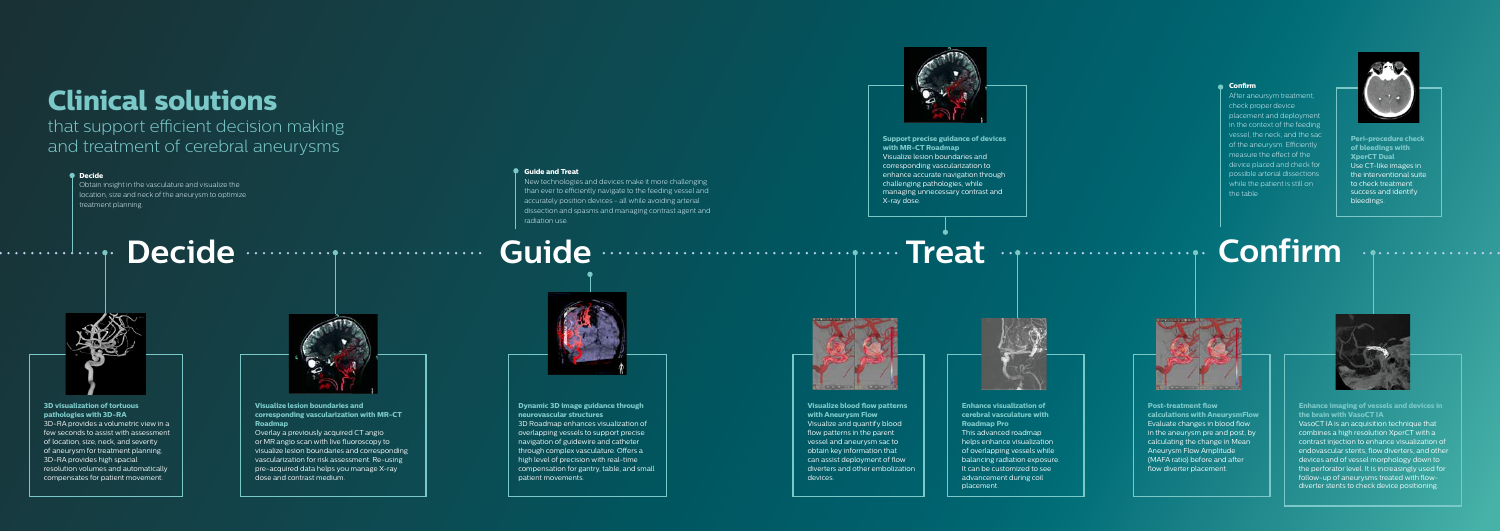

# **Create your perfect Neuro suite**

**System platform** Azurion 7 B20/15, 7 C20 ClarityIQ technology

**Integrated tools** CX50x Matrix ultrasound DoseWise Portal **DoseAware** 

**Dedicated neuro products** AneurysmFlow 2D Perfusion **VasoCT** XperCT Dual MR/CT Roadmap 3DRA 3D Roadmap

**Accessories** Neuro head holder Neuro table top

**Integrated tables**

Our image guided therapy Neuro suite is the result of our ongoing investment in neurovascular imaging technology and our partnerships with clinical leaders and industry pioneers on research and clinical studies to support more informed decision making for neurovascular interventions. Neuro suite is a combination of the Azurion platform, interventional solutions, workflow options, accessories, education, and services. We also offer room solutions and support to create a leadingedge Hybrid OR. Since all solutions are integrated, you have the flexibility to configure a treatment environment that matches your clinical challenges and requirements.

### **Azurion – one platform, an endless array of clinical possibilities**

Based on the three principles of superior care, lab performance, and unique user experience, Azurion helps to provide a consistent standardization of care. Backed by our clinical suites, it's an invaluable platform to improve workflows and provide new treatment options.

### **What makes Azurion so unique?**

With its wide range of intervention tools, Azurion is designed to help you perform procedures more efficiently and consistently with fewer complications. It also offers greater user customization and control over every aspect of interventions.